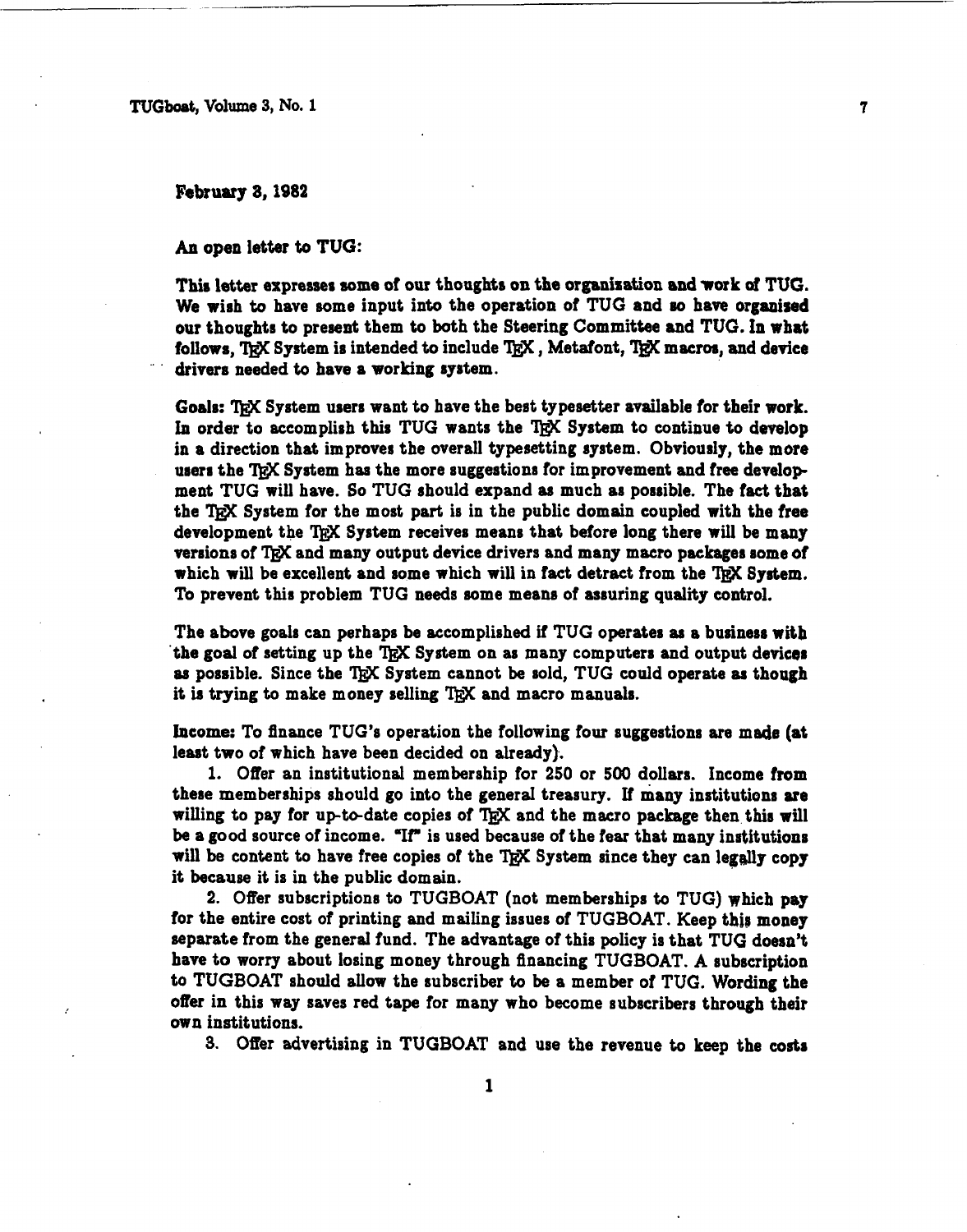**of** TUGBOAT st a reasonable amount. Add the **extra** money from the sale of advertisements to the general fund.

4. Add an additional dollar, or even five dollars, to the cost of each TRX and macro manual. This revenue should go into the general fund.

Organization: TUG should be organized as a business. Creation of the following groups with their activities is suggested:

1. Ofecera-elected by TUG including President, Vice President, **Secretary,**  Treasurer, hopefully aware that TUG should be business oriented. (In keeping with good punmenrhip these should be named the Skipper, the **XO,** the Yeoman, and the Purser.)

2. Management Committee--reports to both the oflicers and **to** the Steering Committee. Responsible for seeing that TUG's operations are handled efficiently. All other committees report to the Management Committee. It is even possible for TUG to retain or hire a company to handle all business transactions. SHARE, the **IBM** user's group, does this.

3. Individual8 hired on an **aa** needed basir by the Management Committee or volunteers to handle certain aspects of management. For example, lawyers, CPA's salesmen for TUGBOAT advertisements, those who organise meetings, etc.

4. TUGBOAT Committee-those responsible for both printing and mailing TUGBOAT.

5. Steering Committee-reports to officers and is on equal footing with the Management Committee. This committee decides the direction TRX System should take as far as technical development goes. For example, we would like to see TRX developed for micro computers. It would be nice if an interactive TRX (which actually showed the results as commands were entered) were developed. The Steering Committee aIso maintains a set of codes for distribution which reflect the best TRX available for each CPU as well as the best output device driver codes for each output setup. This assures TUG members that they are using the beat codes for their installation. A TRX macro library should be maintained and a standard aet of macros for distribution maintained.

**6.** site coordinators-report to Steering Committee. These coordinators are responsible for maintaining the best Pascal version of TrX for the particular computer they have. Such coordinators should be able to instruct potential **userr**  in how to implement TEX on their CPU. These coordinators should not be charged with distribution of tapes.

7. Output device coordinators—report to Steering Committee. These coordinators are responsible for maintaining the **best** programs used to drive an output device. For example, there is the PDP-10-280-Versatec output device. There could be an IBM370-FR80 output device, etc. These coordinators should be able to furnish advice to users with the same hardware output configuration. These coordinators should not be charged with distribution of tapes. Note that

 $\boldsymbol{2}$